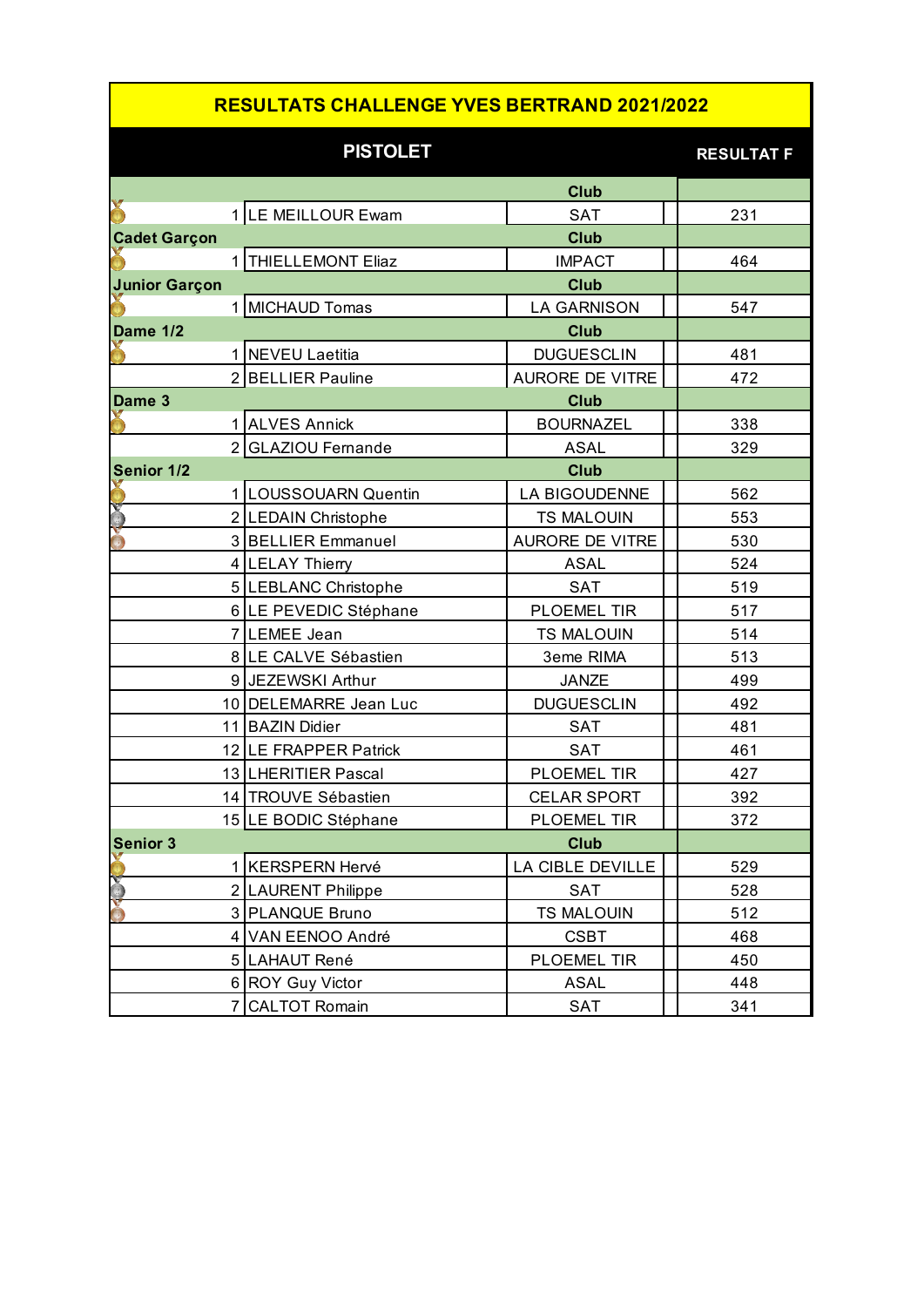|                       |                | <b>CARABINE</b>           |                      | <b>RESULTAT F</b> |
|-----------------------|----------------|---------------------------|----------------------|-------------------|
| <b>Poussin Fille</b>  |                |                           | <b>Club</b>          |                   |
|                       |                | 1 MICHEL Pauline          | PLOEMEL TIR          | 207,7             |
| <b>Poussin Garçon</b> |                |                           | <b>Club</b>          |                   |
|                       |                | 1 VGOUR Lyderic           | <b>PLOEMEL TIR</b>   | 173,5             |
| <b>Minime Fille</b>   |                |                           | <b>Club</b>          |                   |
|                       |                | 1 SARAZIN Aurégane        | <b>STELLAS MARIS</b> | 357,8             |
| <b>Minime Garçon</b>  |                |                           | <b>Club</b>          |                   |
|                       | 1 <sup>1</sup> | <b>CHAUVEL Louis</b>      | <b>SAT</b>           | 260,8             |
| <b>Cadet Garçon</b>   |                |                           | <b>Club</b>          |                   |
|                       |                | <b>GUEZENEC Tom</b>       | TSR                  | 574,9             |
|                       |                | 2 CANTELAUBE Mewenn       | <b>TDL</b>           | 550.3             |
|                       |                | 3 CHAUVEL Ewenn           | <b>SAT</b>           | 535.6             |
|                       |                | 4 GUEZELLO Alexis         | PLOEMEL TIR          | 470.8             |
|                       |                | 5 CARSILO Angelo          | <b>ASAL</b>          | 363,1             |
| <b>Cadet Fille</b>    |                |                           | <b>Club</b>          |                   |
|                       |                | <b>CLEMENT Pauline</b>    | <b>IMPACT</b>        | 589,6             |
|                       |                | 2 LE NAOUR Lola           | <b>ASAL</b>          | 474,1             |
|                       |                | 3 LE BODIC Valentine      | PLOEMEL TIR          | 450,5             |
| <b>Junior Garçon</b>  |                |                           | <b>Club</b>          |                   |
|                       |                | 1 LE NOURS Gaël           | <b>ASAL</b>          | 490,6             |
|                       |                | 2 LAMARCHE Eolhann        | <b>ASAL</b>          | 462.7             |
| <b>Junior Fille</b>   |                |                           | <b>Club</b>          |                   |
|                       |                | 1 MONCAER Marie           | PLOEMEL TIR          |                   |
|                       |                | 2 CANTELAUBE Ellyn        | <b>TDL</b>           | 572,6<br>528.3    |
|                       |                | 3 LE GALL Aurore          | <b>ASAL</b>          | 440,6             |
| Dame 1/2              |                |                           | <b>Club</b>          |                   |
|                       |                | 1 LE PENE Ael             | <b>TDL</b>           |                   |
|                       |                | 2 COIC Christelle         | <b>CELAR SPORT</b>   | 584,3             |
| Ŏ                     |                |                           |                      | 552,0             |
|                       |                | 3 NEVEU Laetitia          | <b>DUGUESCLIN</b>    | 514,4             |
|                       |                | 4 GOUAULT LAMOUR Maryline | PLOEMEL TIR          | 504,6             |
|                       |                | 5 LHERITIER Sandrine      | PLOEMEL TIR          | 485.7             |
|                       |                | 6 BOURASSEAU Milène       | <b>CELAR SPORT</b>   | 459.2             |
| Dame 3                |                |                           | <b>Club</b>          |                   |
|                       |                | 1 HENIN Béatrice          | <b>SAT</b>           | 362,9             |
| Senior 1/2            |                |                           | <b>Club</b>          |                   |
|                       |                | 1 MICHEL Marc             | PLOEMEL TIR          | 581,0             |
|                       |                | 2 JEZEWSKI Arthur         | <b>JANZE</b>         | 575,6             |
|                       |                | 3 POIRIER Nicolas         | <b>TSR</b>           | 568,1             |
|                       |                | 4 BRIAND Frédéric         | <b>TS BRIOCHIN</b>   | 560,9             |
|                       |                | 5   TOURNEUX Benjamin     | <b>IMPACT</b>        | 530,2             |
|                       |                | 6 DELEMARRE Jean-Luc      | <b>DUGUESCLIN</b>    | 493,0             |
| <b>Senior 3</b>       |                |                           | <b>Club</b>          |                   |
|                       |                | 1 BARTH Alain             | <b>TS BRIOCHIN</b>   | 563.9             |
| ۳                     |                | 2 RAWDON O'CONNOR Louis   | <b>BOURNAZEL</b>     | 559.5             |
|                       |                | 3 ALMANZA Luc             | <b>TSR</b>           | 498,5             |
|                       |                | 4 MONCAER Loïc            | PLOEMEL TIR          | 498,5             |
|                       |                | 5 DUBREUIL Pascal         | ASAL                 | 460,4             |